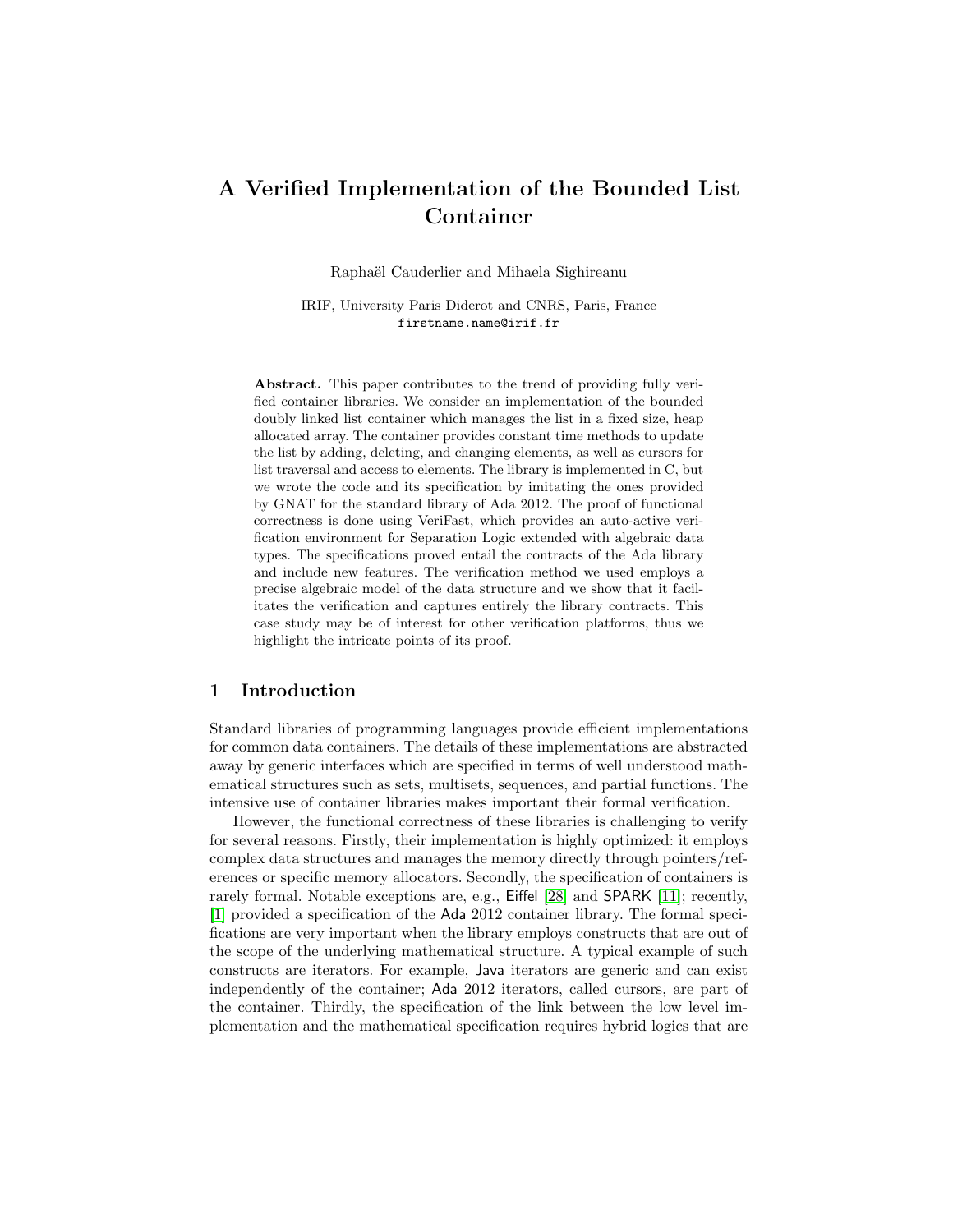able to capture both low level and high level specifications of the container. For verification purposes, these logics shall be supported by efficient solvers.

This work focuses on the functional verification of the bounded doubly linked lists container, which is a GNAT implementation [\[12\]](#page-15-1) of the doubly linked lists container in the standard library of Ada 2012 [\[1\]](#page-14-0). This container is currently used by client programs [\[2\]](#page-14-1) written in SPARK [\[22\]](#page-15-2), a subset of Ada targeted at safetyand security-critical applications. The lists have bounded capacity, fixed at the list creation, and thus avoid dynamic memory allocation during the container use. This feature is required in critical code, where it is necessary to supply formal guarantees on the maximal amount of memory used by the running code.

The container implementation is original compared with other implementations of linked lists inside arrays. It employs an array of fixed size in which it manages (i) the occupied array cells inside a doubly linked list representing the content of the container and (ii) a singly linked list of free array cells. The operations provided are classic for lists. The amortized constant time complexity is preserved by the implementation of insert and delete operations. The list elements are designated using (bi-directional) cursors, also used to traverse the list. In conclusion, the code of this container was designed to ensure efficiency of operations and not its verification, and therefore it provides a realistic test for the automated verification.

Thanks to the introduction of formal contracts in Ada 2012, the container has been fully specified recently based on a previous specification in Why3 by Dross et al. [\[11\]](#page-15-0). The specification given is "meant to facilitate the formal verification of code using this container" [\[12\]](#page-15-1), and it is presently used to prove the clients written in SPARK. The container is specified in terms of a model representing a functional implementation of bounded vectors, also written in Ada. This kind of specification is a substitute for the algebraic data types, not supported by Ada. It has the advantage of being executable, which enables the run-time verification of the implementation. An important feature of these contracts is their completeness [\[27\]](#page-16-1) with respect to the models considered for the container and the cursors. This aspect is a challenge for the state of the art verification tools. The formal verification of these contracts can not be done by GNATprove, the deductive verification environment for SPARK, because the code employs language constructs out of its scope.

The goal of our study is to apply on-the-shelf verification tools to prove the full functional correctness and the memory safety for this implementation, without simplifying the code or the specification. To open the case study to more verification platforms, we choose to write this library in C, because C may capture all the features of the container implementation, except the strong typing and the generic types of Ada. The C implementation mimics the Ada code. The functional specification of the C code translates the container contracts from Ada based on (i) representation predicates that relate heap regions with algebraic models using inductively defined predicates, (ii) algebraic lists and maps, and (iii) inductively defined predicates and functions on the algebraic models. The logic including these features is undecidable in general. Therefore, we have to help the prover to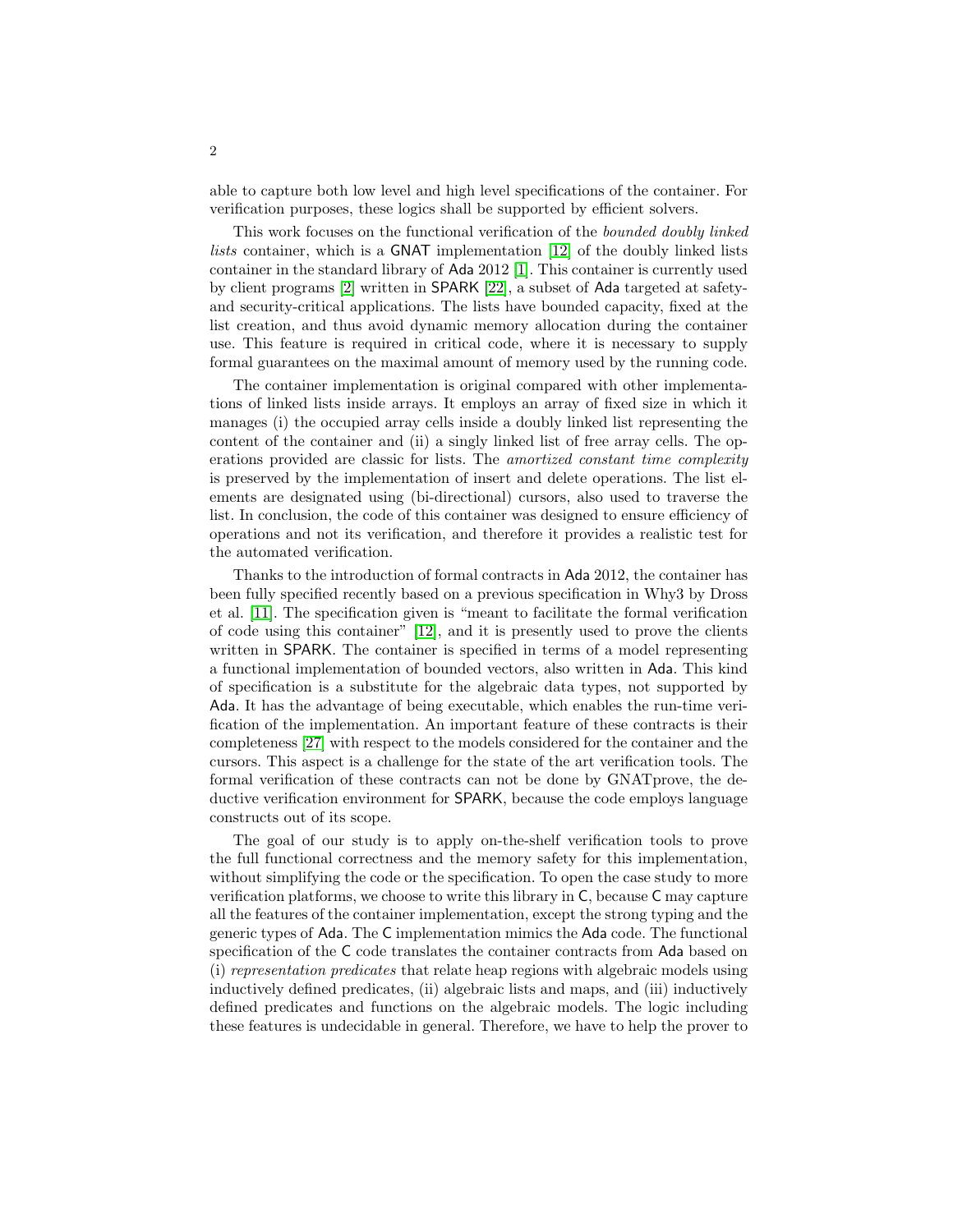obtain push button verification. The auto-active verification [\[20\]](#page-15-3) environments are helpful in such tasks.

The invariant properties of the implementation and the features exhibited by the specification guided us towards deductive verification platforms that support Separation Logic [\[31\]](#page-16-2) (SL) and algebraic data types. Consequently, we choose the VeriFast [\[15\]](#page-15-4) auto-active verification tool, which provides means for (a) the specification of representation predicates in the style introduced for SL by O'Hearn et al. [\[25\]](#page-16-3), (b) the definition of polymorphic algebraic data types, predicates and functions, and (c) the definition of user lemmas to help verification. Using these features, we employ a verification methodology based on the refinement of the original specification. The refined specification not only captures accurately the contracts, but also eases the deductive verification process, i.e., the writing of lemmas. For example, we employ a style of writing representation predicates in SL that leads to simpler lemmas for list segment composition.

To summarize, we verified the C implementation of a bounded doubly linked list container against its functional specification. In addition, we verified the safety of memory accesses using Separation Logic. For this, we annotated the C code and we extended the library for algebraic polymorphic lists of VeriFast with new predicates and lemmas. These logic development may be used in other verification tools based on induction.

The paper begins by presenting the case study in Section [2.](#page-2-0) Then, we highlight in Section [3](#page-9-0) the main ingredients of the verification approach used and the challenges we faced. Section [4](#page-12-0) presents the experimental results. We compare this work with other approaches for verification of containers and complex data structures in Section [5.](#page-13-0)

# <span id="page-2-0"></span>2 Dynamic Bounded Doubly-Linked Lists

This section presents the container code and its functional specification.

## 2.1 Overview

Implementation: The code is written in a very simple fragment of C, which may be easily translated to most imperative programming languages. It uses records and pointers to records, dynamic memory allocation, classic accesses to record fields and array elements, basic integer type and its operations. Like in the original code, the container does not support concurrency and has been written to obtain efficient operations and not to ease the verification. The container elements are designated through cursors, which represent valid positions in the list; they may be moved forward and backward in the list. The container interface includes 30 operations including classic operations (creation, copy, size access, clearing and deallocation, equality test, searching) and a rich set of utilities (inserting or deleting bunches of elements at some position, searching from the end, merging lists, swapping elements or links, reversing in place, sorting).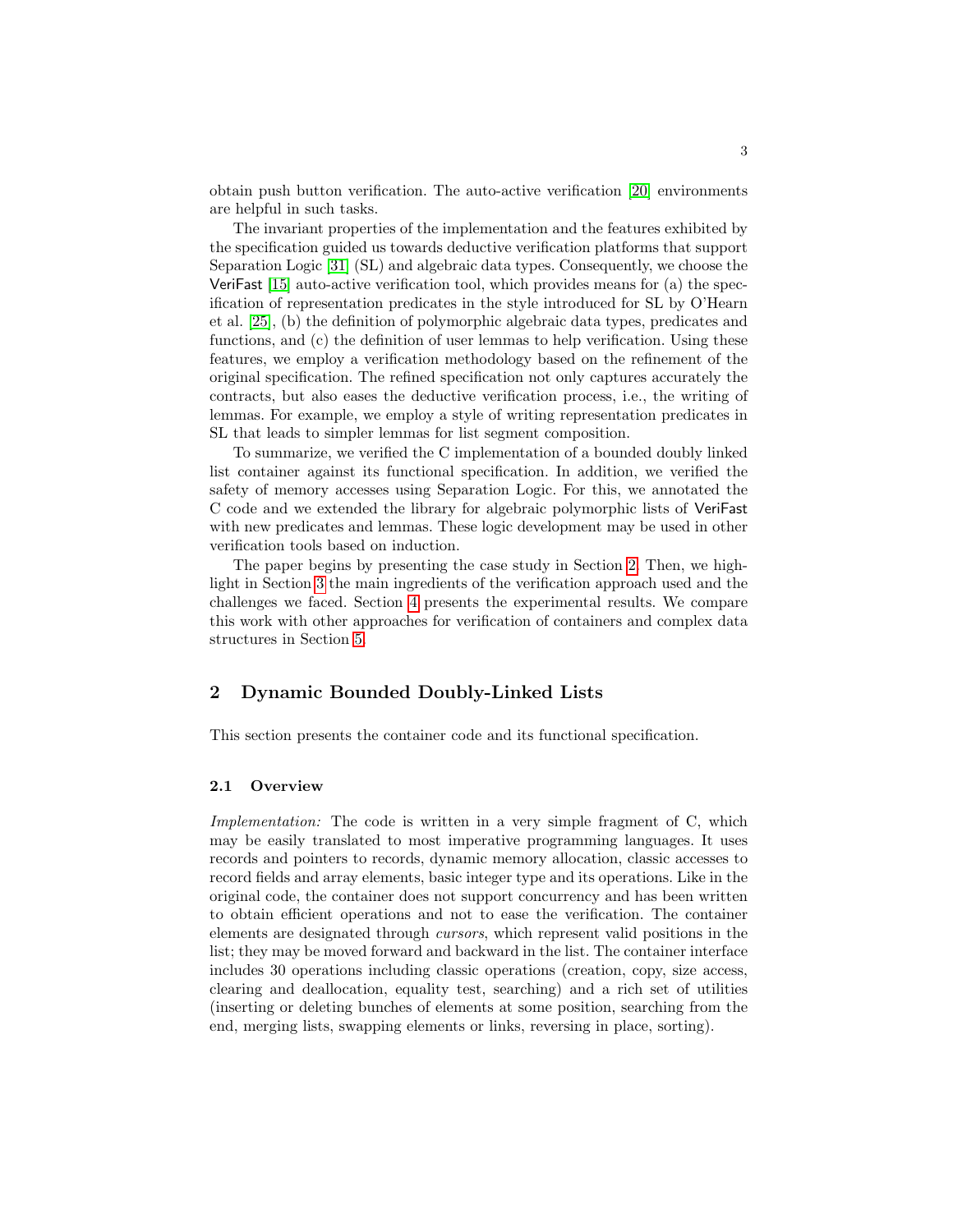Specification: The functional specification is model based [\[28\]](#page-16-0). Two mathematical models are used: *algebraic lists* (i.e., finite sequences) to represent the content of the list and finite partial maps to model the set of valid cursors (see Section [2.3](#page-7-0) for details). The contracts employ operations on these mathematical models that are beyond their classic usage. For example, the test of inclusion between the set of elements of two sequences, or the test that the domain of a partial mapping has been truncated from a given value. For this reason, we enriched the library of mathematical models provided by our prover with such operations and the corresponding axiomatizations (see Section [3.2\)](#page-10-0).

An important feature of our functional specification is the usage of a refined abstraction for the list to ease the proof that the operations satisfy their contracts. We introduce a precise model for the list, which is an algebraic list of abstract cells, storing container values together with the links between the cells. This precise model is mapped to the abstract model (sequence of values) using a catamorphic mapping [\[35\]](#page-16-4), called model. Moreover, the precise model is used to compute the (abstract) model of cursors, based on a catamorphic mapping, called positions. The use of the precise model facilitates the verification effort for proving that implementations of operations satisfy their contracts (see Section [3.1\)](#page-9-1).

The functional specification is complete in the sense given by [\[27\]](#page-16-1): the postcondition of each operation uniquely defines its result and the side effect on the model of the container and of its cursors. However, it does not check for memory overflow at the container creation.

For the syntax of specifications, we employ in the following the specification language of VeriFast, which extends the normalized specification language for C, ACSL [\[3\]](#page-14-2), with shorthand notations and operators for Separation Logic. Therefore, we employ '?' to introduce existentially quantified variables, '&\*&' for both classic conjunction and the separating one, ' $\rightarrow$ ' for the points-to operator that defines the content (right operand) of an allocated memory cell (left operand), and emp for the empty heap. Algebraic lists of VeriFast have type list and are polymorphic; the operations on lists have classic names. The definition of new logic types (and functions) is introduced by the keyword inductive (resp. fixpoint).

#### <span id="page-3-0"></span>2.2 List container

List elements The data stored in the list container is typed by an abstract type Element\_Type, defined as an alias to the integer type in our code. This coding is sound for the proof of the functional correctness of the container implementation because the container assumes only that values of Element\_Type may be compared for equality.

List cell Also called *node* in the following, the list cell encapsulates the container element together with links to the next and previous cell in the list. A node is also an element of the array allocated for the container.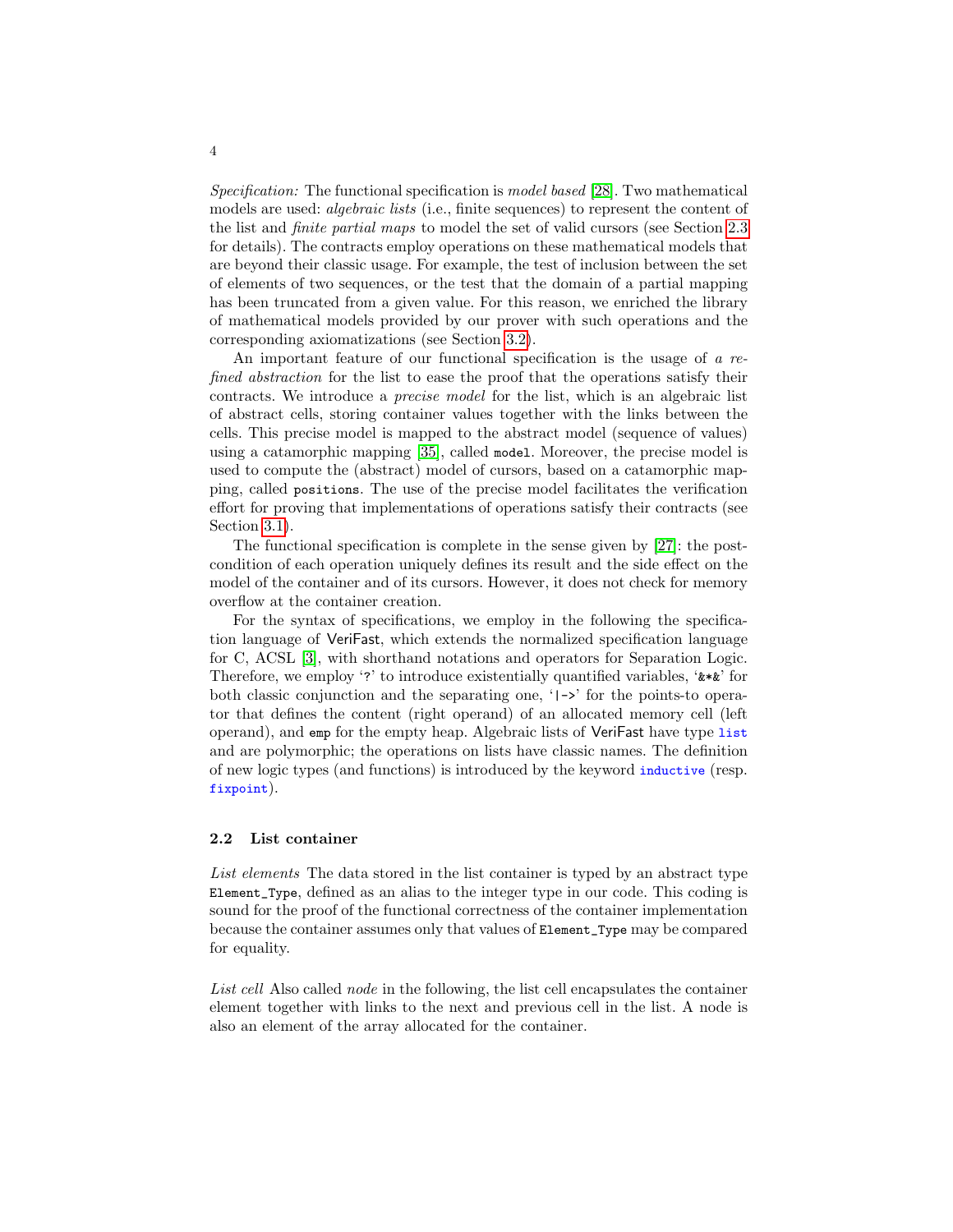```
1 inductive pnode = pnode(int, int, Element_Type);<br>2 fixpoint int pprev(pnode pn) {switch(n) {case pnode(pp, pn, pe): return pp;}}<br>3 fixpoint int pnext(pnode pn) ...
4 fixpoint int pelem (pnode pn) ...
 5
6 predicate node (struct Node_Type* n, int capacity; pnode pn) =
 7 malloc_block_Node_Type ( n) &*&
8 n -> prev | - >? iprev &*& n -> next | - >? inext &*&
9 n -> elem | - >? pelem &*&
10 inext >=0 &*& inext <= capacity &*&
    pn == pnode (iprev, inext, pelem);
12
13 fixpoint bool is_free(pnode n) { return pprev(n) ==-1; }
14 predicate free_node (struct Node_Type* n, int capacity; int inext) =
15 node (n, capacity, ?pn) &\ast\&<br>16 is free (pn) == true &\ast\& inext
     is\_free(pn) == true \& *& inext = pnext(pn);17
18 fixpoint bool is_occupied ( pnode n) { return pprev (n ) >=0; }
19 predicate occupied_node (struct Node_Type* n, int capacity; pnode pn) = 20 node (n, capacity, pn) **k is occupied (pn) == true:
    node (n, capacity, pn) &*& is_occupied (pn) == true;
21
22 predicate bdll (struct Node_Type * tab, int capacity,
23 int iprev, int ifrom, int ilast, int ito; list<pnode> m) =<br>24 ifrom==ito ?
25 ( iprev == ilast &*& values == nil < pnode >)
26 : ( occupied_node ( tab + ifrom , capacity , ?p ) &*&
         pprev(p) == iprev &*&
28 bdll (tab, capacity, ifrom, pnext (p), ilast, ito, ?mtl) &*&
29 m == cons(p, mt1));30
31 predicate uninit_free (struct Node_Type* tab, int capacity, \frac{32}{100} int ifrom, int ito; list<int> model)
                              int ifrom, int ito; list <int > model) =
33 ifrom == ito ? model == nil
34 : (ifrom \text{size } k free_node (tab+ifrom, capacity, 0) k*k<br>35 uninit_free (tab, capacity, ifrom +1, ito, ?mtl) k*k35 uninit_free (tab, capacity, ifrom +1, ito, ?mtl) \&* \&<br>36 model == cons(ifrom, mtl));
         model == cons (ifrom, mt1));37
38 predicate init_free (struct Node_Type* tab, int capacity,
39 int ifrom, int ito; list <math>\infty</math> model) = 40 if <math>\infty</math> = -10? model = -11ifrom==ito ? model==nil
41 : (ifrom >0 &*& free_node (tab+ifrom, capacity, ?inext) &*&
42 init_free(tab, capacity, inext, ito, ?mtl) &*&<br>43 model==cons(ifrom, mtl));
44
45 predicate free_nodes (struct Node_Type* tab, int cap,
46 int free, int size; list <int> fmodel) =
47 free >=0 ? ( init_free ( tab , cap , free , 0, ?M) &*&
48 fmodel == M &*& length (M) + size = cap)
49 : (uninit_free (tab, cap, abs (free), cap+1, ?M) &*&
50 fmodel == M &* & length (M) + size = = cap);
51
52 predicate list_inv (struct List* L;
53 struct Node_Type* tab, int cap,
54 int free, list <int > free_model,<br>55 int head, int last, list <pnode > m) =
56 malloc_block_List (L) &*&
57 L -> nodes |-> tab &*& L -> capacity |-> cap &*& cap > 0 &*&
58 malloc_block ( tab , sizeof ( struct Node_Type )*( cap +1)) &*&
59 node (tab, cap, pnode (-1,0,-)) &*&
60 L -> first |-> head &*& head >=0 &*& head <= cap &*&
61 L -> last | -> last &*& last >=0 &*&<br>62 bdll (tab.cap.0.head.last.0.m)
     bdll (tab, cap, 0, head, last, 0, m) &*& L->size |->length (vs) &*&
63 L -> free | -> free &*& free <= cap &*&
64 free_nodes ( tab , free , length (m ), cap , free_model );
```
<span id="page-4-9"></span><span id="page-4-8"></span><span id="page-4-7"></span><span id="page-4-1"></span>Fig. 1. Logic definitions for the BDLL container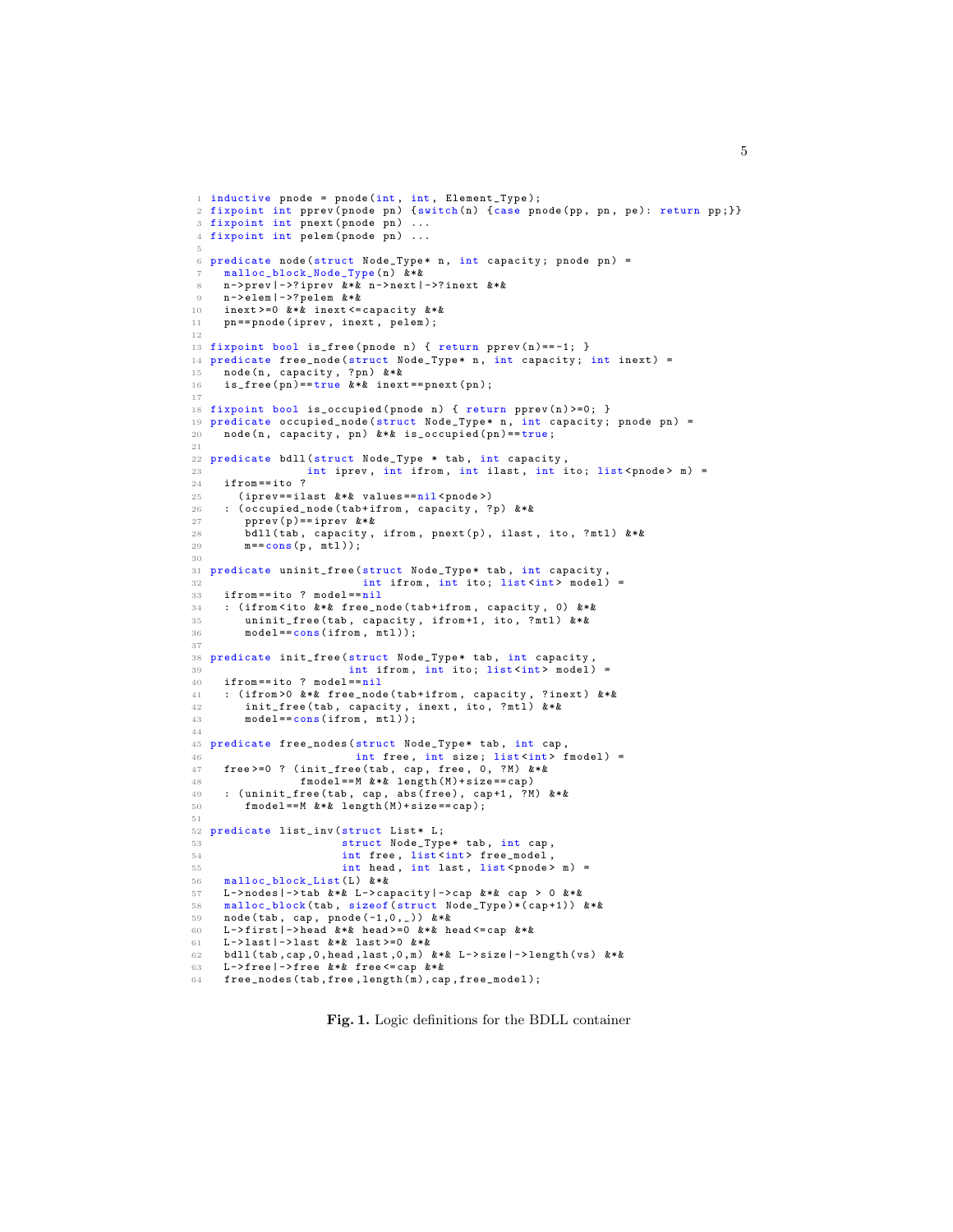#### struct Node\_Type { int prev; int next; Element\_Type elem; };

The values of the C type are abstracted by the ghost type pnode, defined at line [1](#page-4-0) in Figure [1,](#page-4-1) which records the values of node fields. The logic functions pprev, pnext, and pelem to access first, second, resp. third component of a purenode value.

The predicate node (line [6](#page-4-2) in Figure [1\)](#page-4-1) relates a node n allocated in the heap with its model pn. The allocation property is expressed by the predefined predicate malloc\_block\_Node\_Type. The values of the fields are bound to existentially quantified variables and used to build the model of the node. The predicate node constrains the fields prev and nxt to be indexes in an array starting at index 0 and ending at index capacity.

There are two kinds of nodes in the array managed by the container: nodes occupied by list elements and nodes not yet used in the list, i.e., free. Free nodes have the prev field at −1 and the elem field is irrelevant. They are specified by the predicate free\_node (line [14](#page-4-3) in Figure [1\)](#page-4-1), which also constraints the parameter inext to be equal to the value of the field next. Occupied nodes have the prev field set to a non-negative integer and the elem field is relevant. The predicate occupied\_node (line [19](#page-4-4) in Figure [1\)](#page-4-1) relates the node with its abstract model.

Acyclic doubly linked list The container stores the doubly linked list (BDLL) into an array of fixed capacity, which is given at the container creation. The number of elements stored in the list can not exceed the container capacity. The nodes of the BDLL are stored starting from the index 1; index 0 plays the role of the null reference. The type of the list container is given by the following record:

```
struct List {
  int capacity; struct Node_Type* nodes; int size;
  int free; int first; int last;
};
```
The length of the list is given by the field size. The first and the last cells of the lists are stored at indexes first resp. last. Field free denotes the start of the list registering the free nodes. The operation creating the container allocates the array nodes and sets at free all nodes in the array. The fields denoting the size and the extreme cells of the doubly linked list are set to 0. The initialization of the free field is detailed in the next paragraph.

The representation predicate of the BDLL formed by the occupied nodes, bdll, is defined at line [22](#page-4-5) in Figure [1](#page-4-1) as a doubly linked list segment starting by the node at index ifrom, ending by the node at index ilast; the starting node stores as previous node iprev, and the ending node stores as next node ito. The predicate definition is classic in Separation Logic [\[24\]](#page-16-5), except the bound constraint on the node indexes (locations). If the source ifrom and target ilast indexes are equal, the list is empty; otherwise an occupied node is present at index ifrom and it is linked to the previous node and the remainder of the list. Notice the use of pointer arithmetics to access the node at index ifrom. The predicate bdll relates the heap specification with the mathematical model of the list, i.e., the sequence of abstract nodes. We employ the polymorphic algebraic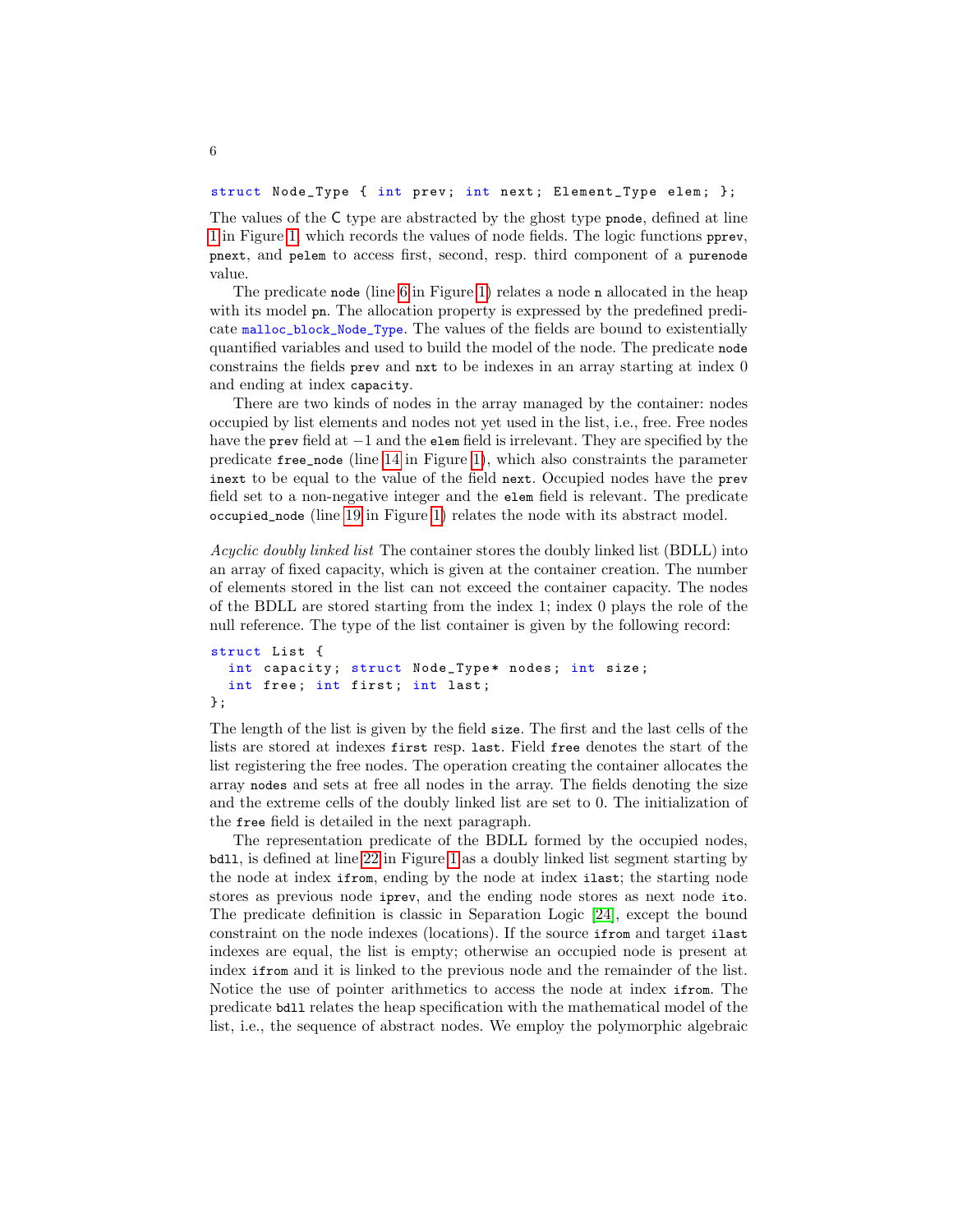| 0    |      |      | $1 == first$ |                |      | $2 == last$  |                |      | $3 == -free$ |      |      | 4    |      |      |
|------|------|------|--------------|----------------|------|--------------|----------------|------|--------------|------|------|------|------|------|
| prev | next | elem | prev         | next           | elem | prev         | next           | elem | prev         | next | elem | prev | next | elem |
| $-1$ | 0    | P    | ø            | $\overline{2}$ | e1   | $\mathbf{1}$ | 0              | e2   | $-1$         | 0    | P.   | $-1$ | 0    | P.   |
|      |      |      |              |                |      |              |                |      |              |      |      |      |      |      |
| 0    |      |      | $1 == first$ |                |      | $2 == free$  |                |      | $3 == last$  |      |      | 4    |      |      |
| prev | next | elem | prev         | next           | elem | prev         | next           | elem | prev         | next | elem | prev | next | elem |
| $-1$ | 0    | P    | ø            | 3              | e1   | $-1$         | $\overline{4}$ | P    | $\mathbf{1}$ | 0    | e2   | $-1$ | 0    | P    |

<span id="page-6-0"></span>Fig. 2. Two doubly linked lists of capacity 4 and length 2

type list available in VeriFast mathematical library and we instantiate it with the logic type pnode. This precise model of the list content is mapped by the inductively defined ghost function model to the abstract model, sequence of values of Element\_type stored.

Acyclic list of free nodes The free nodes are organized in a singly linked list, called the free-list. The start of this list is given by the field free of the type List. If free is negative, the list is built from all nodes stored between -free and capacity included; this permits a fast initialization of the free-list at the container creation. If free is positive, the free-list starts at index free, uses as successor relation the next field, and ends at index 0. Figure [2](#page-6-0) illustrates the two kinds of free list. The representation predicate uninit\_free (line [31](#page-4-6) in Figure [1\)](#page-4-1) is used when free is negative. It collects in the parameter model the sequence of the indexes of free nodes. For the second case, we define the predicate init\_free (line [38](#page-4-7) in Figure [1\)](#page-4-1). The two kinds of free-list are combined in the predicate free\_nodes (line [45](#page-4-8) of Figure [1\)](#page-4-1) that calls the correct predicate depending on the sign of free. Notice that the constraints required by this predicates (the relation between container capacity, BDLL and free-list sizes) are all present in the Ada 2012 specification [\[12\]](#page-15-1).

Representation predicate The invariants of the container are collected in the predicate list\_inv (line [52](#page-4-9) in Figure [1\)](#page-4-1) which mainly specifies that the container is allocated in the heap (predefined malloc\_block\_List predicate), and its field tab is also allocated as a block containing  $\epsilon$  apacity  $+1$  records of type Node\_Type. The first node of this array (at address tab) has its prev and next fields set to -1 resp. 0. The set of remaining nodes is split between the lists specified by the bdll and free\_nodes predicates due to the separating conjunction. The size of the BDLL is exactly the one of its model and stored in the field size.

Examples of container contracts We illustrate the usage of representation predicates defined above by presenting some contracts specifying container operations. For example, the contract of the constructor is:

```
struct List* List (int capacity);
//@ requires capacity > 0;
//@ ensures list_inv(result,?t,capacity,-1,_,0,0,?m) &*& length(model(m))=0;
```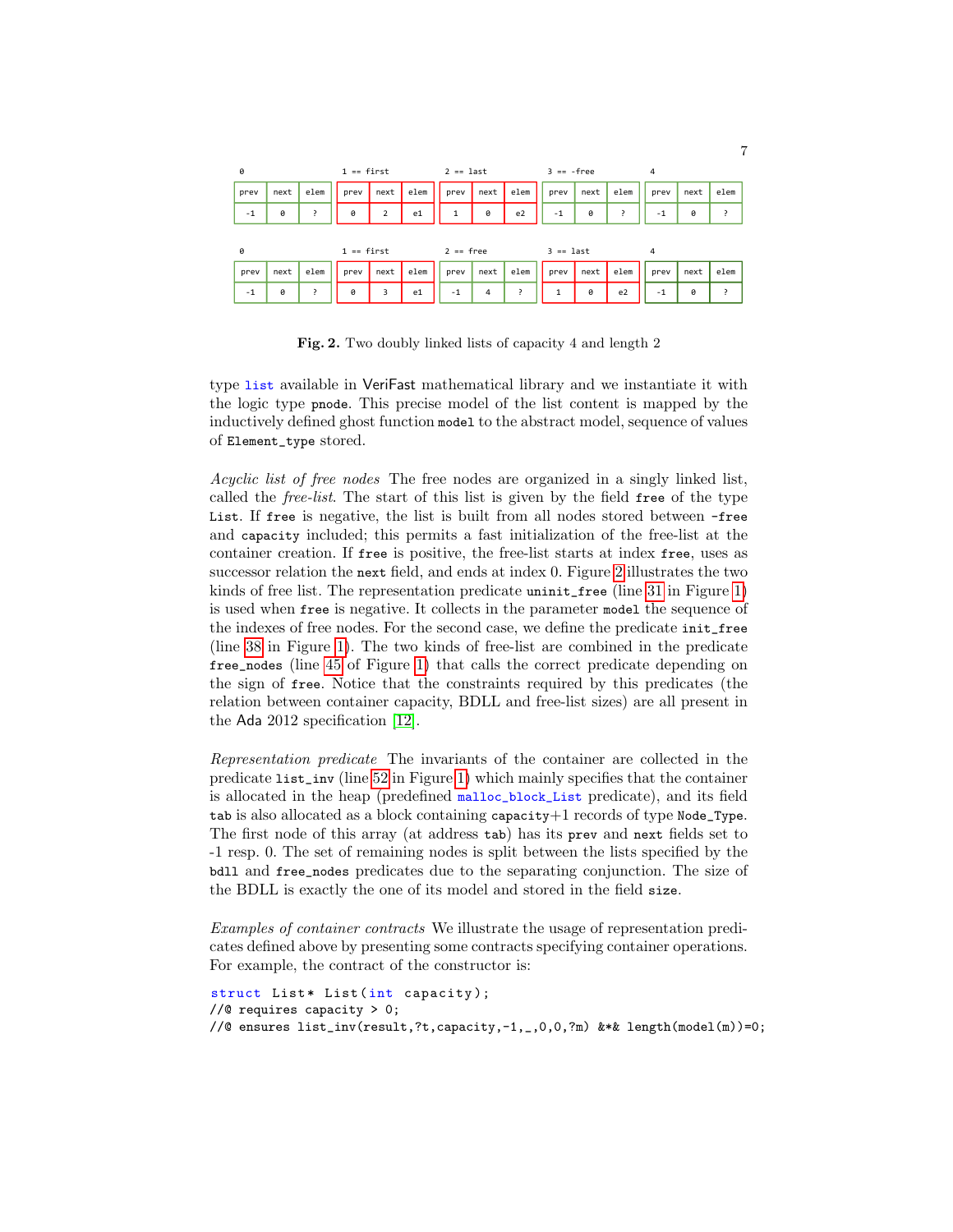It states that the resulting container (denoted by the ghost variable result) is a well formed but empty bounded doubly linked list (its abstract model is the empty list) with capacity free nodes. As said before, the above contract (like in Ada 2012 specification), does not consider the case of memory shortage.

The contract of is\_equal illustrates how the catamorphism model is used to obtain the abstract contract on the sequence of values from the precise models (given by variables mL and mR for each list parameter):

```
bool is_equal (struct List* L, struct List* R);
/*@ requires list_inv(L, ?tL, ?cL, ?fL, ?fmL, ?hL, ?lL, ?mL) &*&
            list_inv(R, ?tR, ?cR, ?fR, ?fmR, ?hR, ?lR, ?mR); @*/
/*@ ensures list_inv(L, tL, cL, fL, fmL, hL, lL, mL) &*&
           list_inv(R, tR, cR, fR, fmR, hR, lR, mR) &*&
           result == (model(mL) == model(mR)); @*/
```
The operation clear frees all occupied nodes. Its contract only constrains the content of the doubly linked list and leaves unspecified the free list.

```
void clear (struct List* L);
//@ requires list_inv(L,?t,?c,?f,?fm,?h,?l,?m);
\frac{1}{e} ensures list_inv(L,t,c,?f1,?fm1,0,0,?m1) &*& length(model(m1))=0;
```
#### <span id="page-7-0"></span>2.3 Cursors

Following the Ada 2012 semantics [\[1\]](#page-14-0), "a cursor designates a particular node within a list  $(...)$ . A cursor keeps designating the same node  $(...)$  as long as the node is part of the container, even if the node is moved in the container. [...] If [a cursor] is not otherwise initialized, it is initialized to [...] No\_Element." Therefore, a cursor is a record storing an array index. The special cursor No\_Element is defined as a global constant storing the index 0, indeed invalid for a list node (recall that valid nodes are stored from index 1).

```
struct Cursor { int current; };
const struct Cursor No_Element = { 0 };
```
The logic type cursor abstracts the cursor implementation (line [1](#page-8-0) in Figure [3\)](#page-8-1). The representation predicate for cursors, valid\_cursor\_or\_noelem (line [3](#page-8-2) in Figure [3\)](#page-8-1), checks that the cursor content, index, corresponds to an occupied node in the list using the precise model m of the BDLL (see line [13\)](#page-8-3). Moreover, the predicate computes from m and first, the BDLL starting index, the segments before and after, into which the cursor pc splits m.

Given a BDLL container, the model of valid cursors for this container is defined (following Ada 2012 specification) as the finite bijection between the set of abstract cursors and the positions (from 1 to the size) in the list. We encode the mathematical type map by an association list, using the polymorphic type provided in the libraries of VeriFast. The cursor model is computed by the logic function positions (line [19](#page-8-4) in Figure [3\)](#page-8-1) from the container model, the index of the first node in the BDLL, and the first position in the list.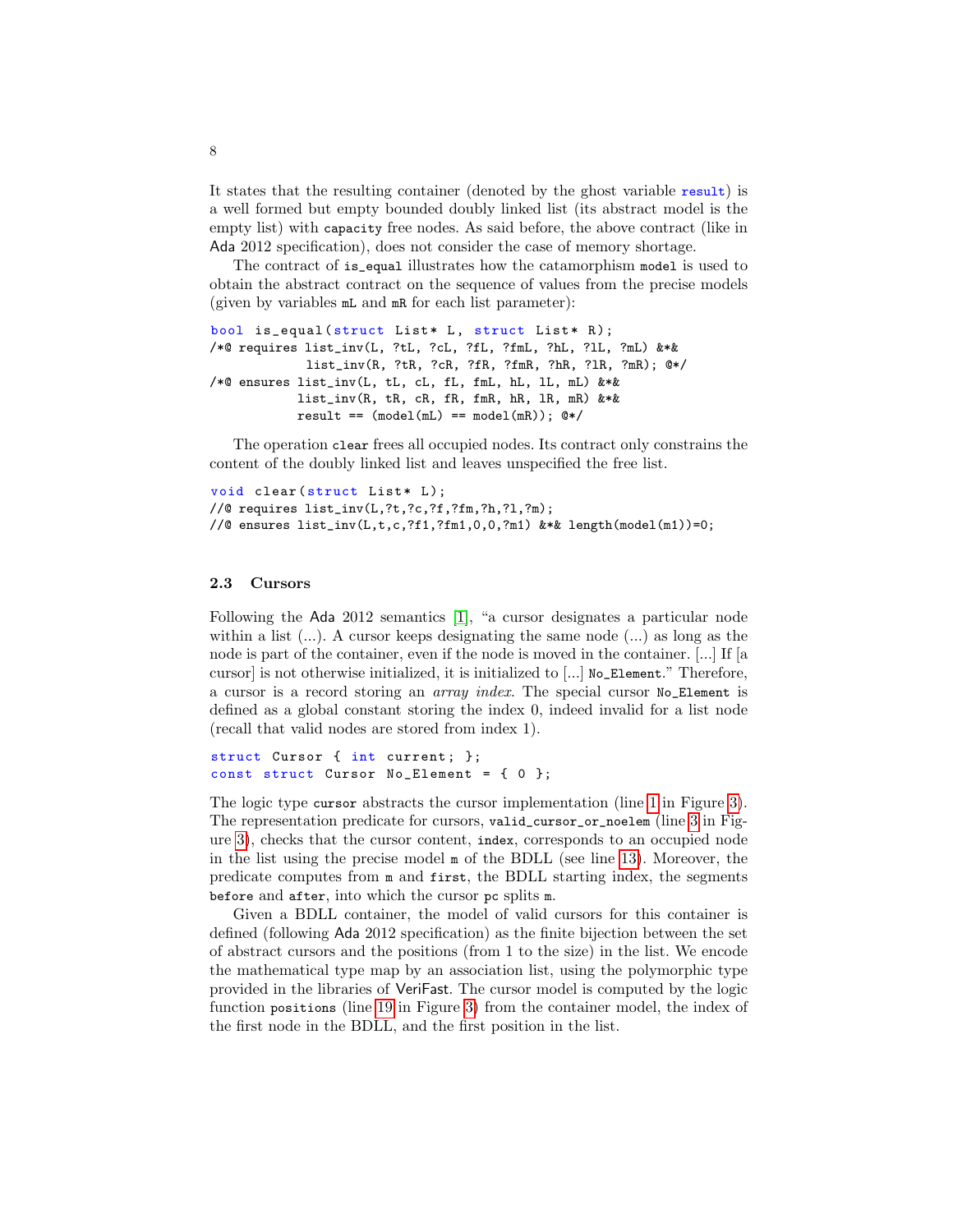```
1 inductive cursor = NoElem | Valid (int):
 2
3 predicate valid_cursor_or_noelem (struct Cursor* C,
4 int index, int first, list < pnode > m;<br>5 cursor pc.
                cursor pc,
6 list < pnode > before , list < pnode > after ) =
     C->current |->index &*&
8 pre_valid_cursor_or_noelem ( index , first ,vs ,pc , before , after );
Q10 predicate pre_valid_cursor_or_noelem(int index, int first, list < pnode > vs;
11 cursor pc, list < pnode > before, list < pnode > after ) =
12 pc == (index == 0 ? NoElem : Valid(index)) k*k<br>13 index == first ?
     index == first ?14 ( before == nil &*& after == vs ) :
15 (vs != nil &*&<br>16 pre_valid_curs
        16 pre_valid_cursor_or_noelem ( index , pnext ( head ( vs )) , tail ( vs ),pc ,? bef , after ) &*&
17 before == cons (head (vs), bef));
18
19 fixpoint list<pair<cursor, int> > positions (list<purenode> values,
                                                    int index, int position) { ... }
```
<span id="page-8-1"></span>Fig. 3. Logic definitions for cursors

<span id="page-8-4"></span>Notice that this manner of specifying cursor model is coherent with the sequence model of the container, because the access to the elements of a sequence is based on positions. However, this specification choice does not combine well with inductive reasoning and induces additional work for the proof (see Section [3\)](#page-9-0). We have to enrich the inductive list model with operations using positions. For example, we define the operation  $M$ -Element $(m,p)$  which returns the pth element of the list m. We also defined operations P\_Has\_Key and P\_Get on association lists to test if an abstract cursor is in the domain of the map resp. to obtain the value to which it is bound.

An example of a contract using cursors is the operation element, which returns the value stored at the position in the list given by the cursor C:

```
Element_Type element ( struct List* L, struct Cursor* C)
/*@ requires list_inv(L,?tab,?capacity,?free,?fm,?head,?last,?m) &*&
             valid_cursor_or_noelem(C,?index,head,m,?pc,?bef,?aft) &*&
            P_Has_Key(positions(m,head,1),pc)==true; @*/
/*@ ensures list_inv(L,tab,capacity,free,fm,head,last,m) &*&
            valid_cursor_or_noelem(C,index,head,m,pc,bef,aft) &*&
           result==M_Element(model(m),P_Get(positions(m,head,1),pc)); @*/
```
Contracts of functions changing the positions in the list (e.g., insert or delete) are complete with respect to the model of cursors. For example, consider the post-condition of operation delete\_first given below, which deletes first Count elements of the list. It uses a conditional expression (syntax like in C) to specify two contract cases. The first case corresponds to an input container with size less than Count. In the second case, the container preserved its content after position Count (predicate M\_Range\_Shifted) and the positions of valid cursors in the new container (of model nvs) are shifted by Count (predicate P\_Positions\_Shifted) with respect to the old container.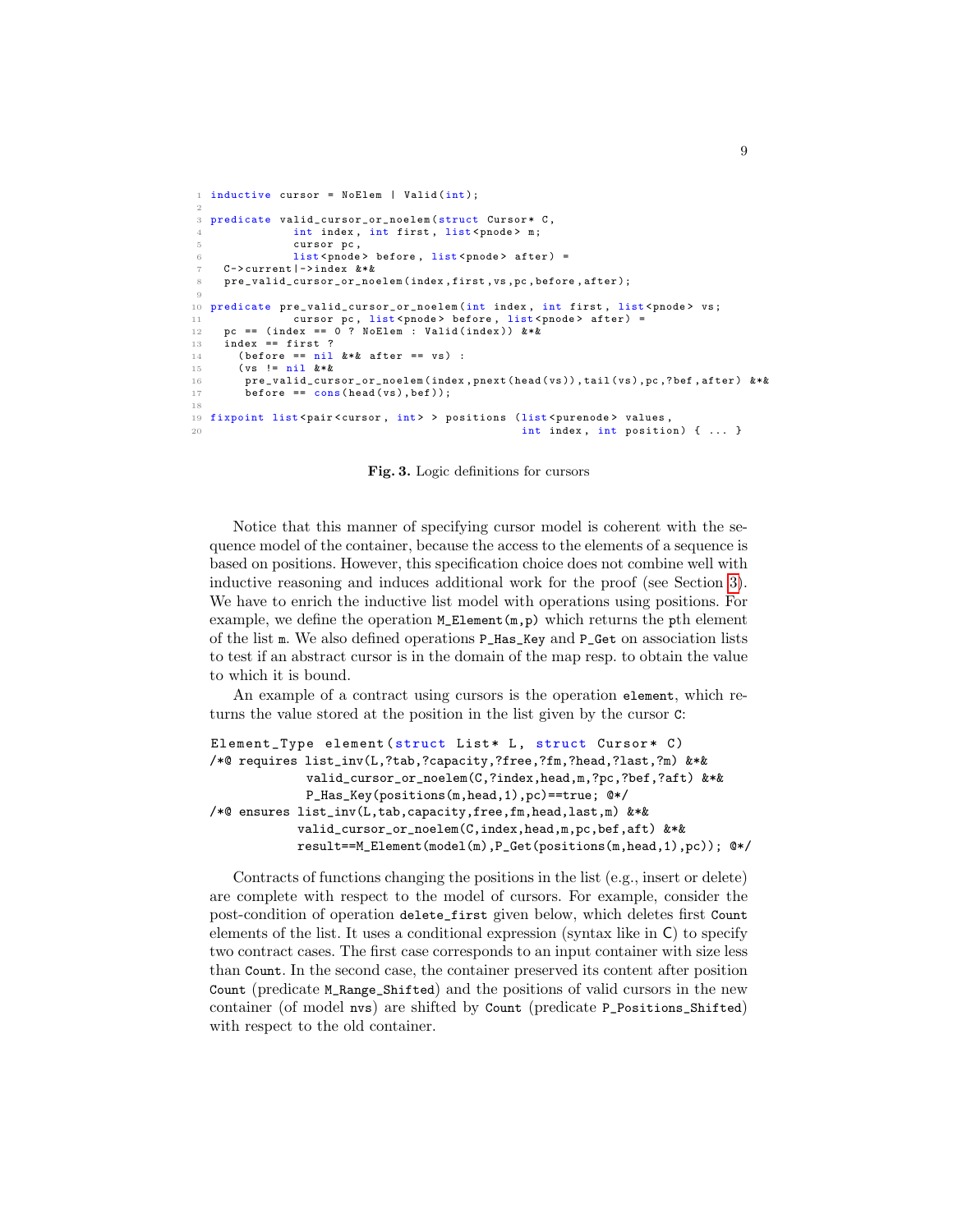```
void delete_first (struct List* L, int Count);
/*@ requires list_inv(L,?tab,?cap,?free,?fm,?head,?last,?m) &*&
            Count >= 0; @*//*@ ensures list_inv(L,tab,cap,?nfree,?nfm,?nhead,?nlast,?nm) &*&
           length(m) \leq Count ? length(m) == 0: length(nm) == length(m) - Count & *&M_Range_Shifted(model(nm),model(m),1,length(nm),Count) &*&
              P_Positions_Shifted(positions(nm,nhead,1),
                                  positions(m,head,1),1,Count); @*/
```
## <span id="page-9-0"></span>3 Verification Approach

We employ an auto-active verification approach [\[20\]](#page-15-3), supported by the tool Veri-Fast [\[15\]](#page-15-4). The auto-active approach provides more automation of the verification process based on the ability given to the user to help the prover by adding annotations and lemmas and the efficient use of back-end solvers. This section highlights the methodology applied to conduct auto-active verification for this case study. This methodology is independent of the specific tool used. We also comment on the advantages and difficulties encountered with the tool used. Notice that we did not have prior experience with VeriFast.

#### <span id="page-9-1"></span>3.1 Model-based Specification for Verification

The contracts provided for our container are in a first order logic over sequences and maps, which employs recursive logic functions. This theory is undecidable so we have to provide lemma to help the prover to tackle verification conditions.

Usage of a precise model is the solution we found to ease the writing of lemmas. It consists in refining the abstract model used for the container specification into a model that captures more details on the container organization. The abstract model is obtained from the refined one using a catamorphic mapping. This methodology is required by the gap between the abstract model and the lower level implementation of the container.

Let us explain why this methodology leads to efficient verification in our case. Consider the specification where (i) the model for the container is the sequence of the values stored and (ii) the model for the cursors is the mapping of occupied nodes to list positions. To capture these models with the representation predicate for the heap, i.e., the predicate bdll defined at line [22](#page-4-5) in Figure [1,](#page-4-1) we have to replace the model m by the sequence of values vs and the map of cursors mc. The verification of iterative operations on the list requires to provide a lemma that allows to compose "well linked" list segments into a new list segment, i.e.,

```
lemma void bdll_concat ( struct Node_Type * t ,
                 int p, int f, int 11, int n1, int n)
requires ball(t, ?c, p, f, 11, n1, ?vs1, ?mc1) &*&bdll (t, c, 11, n1, l, n, ? vs2, ? mc2) &*& node (t+n, c, ? pn);
```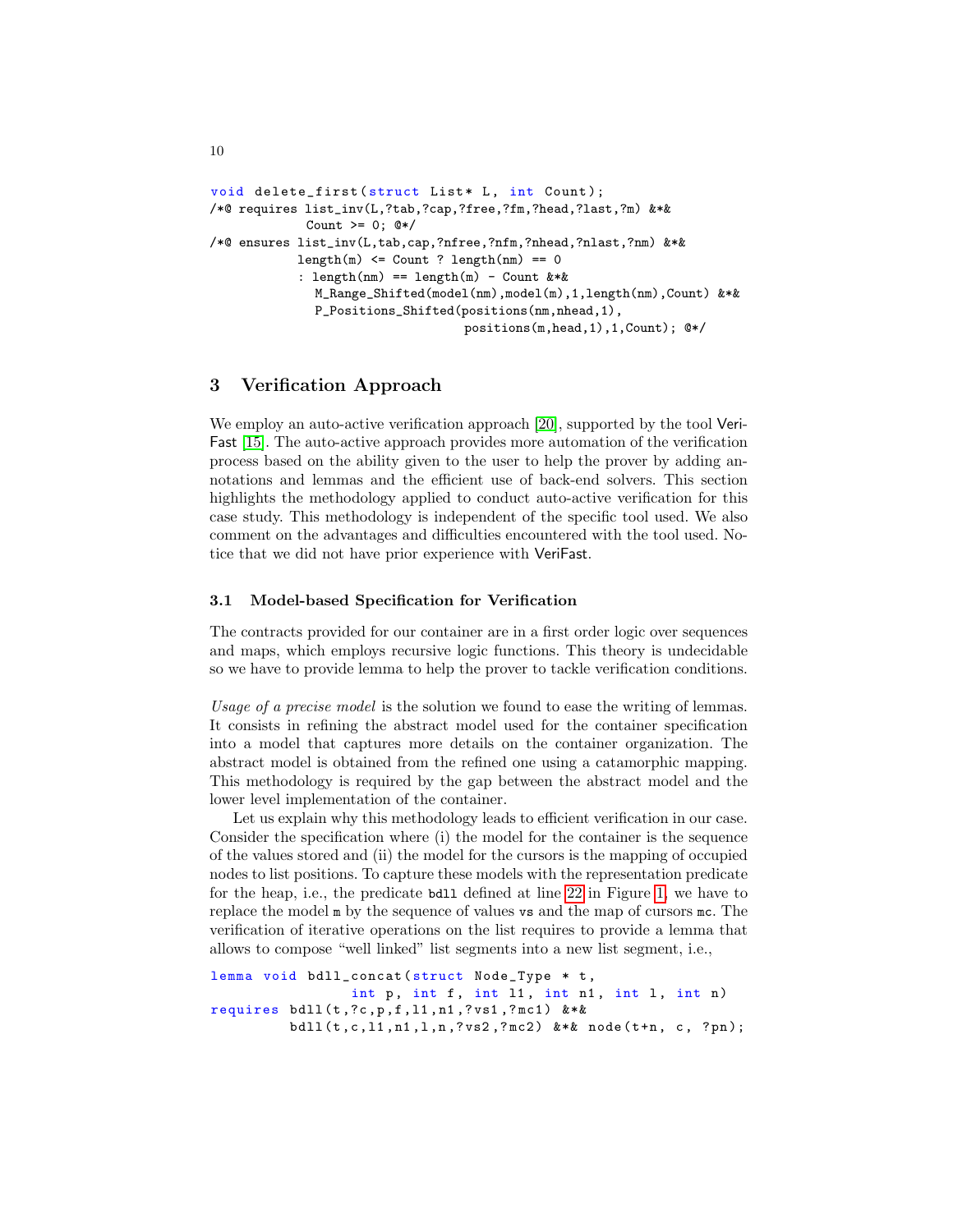```
ensures bdll(t, c, p, f, l, n, append(vs1, vs2),
              append\_maps(mc1,mc2)) &*&node(t+n, c, pn);{ ... }
```
This lemma employs an operation append\_maps, that concatenates two models of counters mc1 and mc2 such that the positions associated with counters in mc1 are shifted by the size of the domain of mc1. This operation is more difficult to axiomatize than list concatenation. Moreover, all invariant proofs require to keep together the two loosely related models (sequence and map) which leads to less modular proofs. Our solution to this problem is to employ the precise model of the list segment represented by the bdll predicate, as has been presented in Section [2.2.](#page-3-0) The composition lemma for bdll predicate is simpler because it avoids the reasoning on the model of cursors.

The catamorphism mappings used to obtain the abstract model of the container and the model of valid cursors have good inductive definitions and enable efficient decision procedures [\[35\]](#page-16-4). However, these decision procedures are not available in our verification tool; this work may be a motivation to add them.

Specification of user types by representation predicates mapping them to inductive types is classical in Separation Logic. We encode the invariant of the BDLL data structure in the predicate list\_inv. The adoption of C for the implementation keeps us away from the problems of verifying object-related properties, for example. However, this choice leads to an overburden in annotations because we have to specify that parameters of type 'struct List\*' satisfy the invariant.

Additional annotation have been supplied to axiomatize global constants (like the No\_Element record in Figure [1\)](#page-4-1) and arrays of user-defined structures (like nodes in List).

Contract cases are intensively used in the considered GNAT library. We got around the absence of contract cases in VeriFast using conditional expressions and logic predicate and functions that relate two models (old and new). We do not observe any expressivity or performance problems with this method of encoding contracts.

## <span id="page-10-0"></span>3.2 Support for Specification Types

Specification of model types is done based on the mathematical models sequence (or inductive polymorphic list) and map (or inductive polymorphic association list). The VeriFast libraries including these models (mainly list.\*) contain 9 predicates and 20 lemmas, and are not enough for the operations on models required in our specifications. We added tens of lemma and predicates. They are useful not only for the container proof but also for the verification of client programs with inductive back-end solvers. (Nowadays, these proofs are done by GNATprove by calling SMT solvers with quantifiers support.)

More problematic was the lack of support for finite maps and automation of inductive reasoning. VeriFast does not provide sets and finite maps as primitives.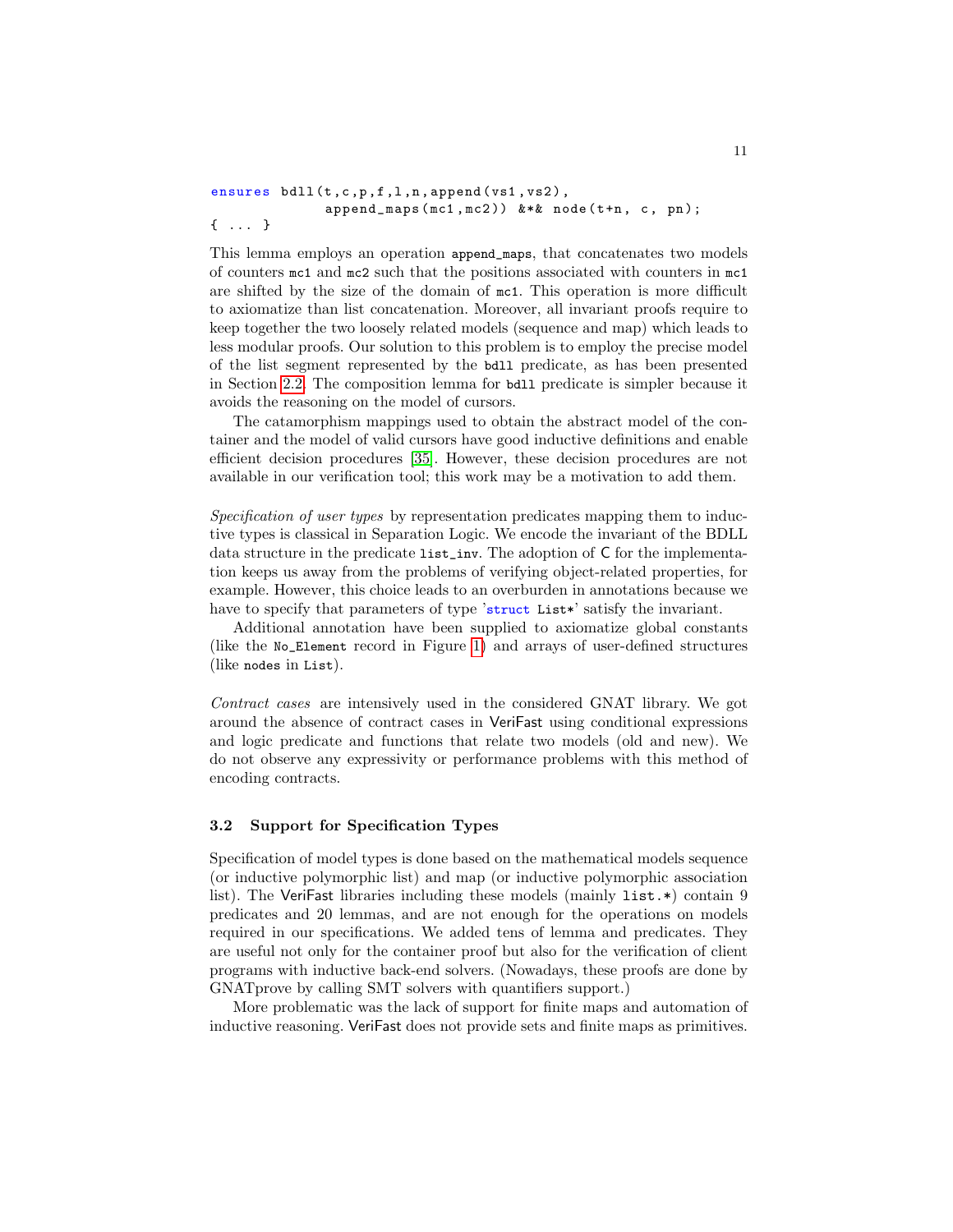The encoding of cursor models by association lists renders more complex the lemmas needed on cursor models. For example, the map inclusion property is defined as follows:

```
predicate P_le <t > (list < pair < t, int > > Left, list < pair < t, int > > Right ) =
    switch (Left) {
         case nil: return true;
         case cons(p, m):
              return P_{Has Key(Right, fst(p)) == true &*&
                        \text{snd}(p) == P_{\text{Get}}(Right, \text{fst}(p)) &*&
                        P_le(m, Right);
    8 };
```
This definition is not as easy to reason about as we might expect. In particular, some properties of this definition of inclusion such as reflexivity are only provable under the additional assumption that the keys are distinct.

We proved that the models of cursors fulfill the constraint distinct\_keys (defined also in VeriFast libraries) because keys are index positions in the array used to denote separated cells.

```
1 lemma void positions_distinct_keys (int index, list < purenode > m, int pos)
2 requires bdll(?tab, ?cap, ?fst, index, ?last, ?z, m)                         &*& node(tab+z, cap, ?tab0);<br>3 ensures bdll(tab, cap, fst, index, last, z, m)                             &*& node(tab+z, cap, tab0)           
                distinct_keys (positions (m, index, pos)) == true;
```
Notice that these proofs are not necessary for provers with support for finite maps and sets. Although VeriFast supports as back-end solver Z3 [\[9\]](#page-15-5), it does not use it for such theories. The inductive theories are supported by other back-end solvers, e.g., CVC4 [\[30\]](#page-16-6) that are not connected to VeriFast.

#### 3.3 Annotations Load

The annotations required by the proof of our library belong to two categories: (1) mandatory annotations including function contracts and predicates employed by these contracts and (2) auxiliary annotations including loop invariants, open/ close of predicates, definitions and calls of lemmas.

The prover VeriFast includes all this annotation burden, since we can not direct the prover in the usage of these annotations. VeriFast provides two mechanisms to limit the burden of the auxiliary annotations: (i) lemmas can be marked as automated which means they will be given to the backend solver on all problems, (ii) inductive predicate definitions can be automatically folded and unfolded when used with computed parameters.

We introduce few automated lemmas and call them in order to lighten the prover load. We don't observe performance problems by including all these annotations and despite the absence of modular proofs. The frame reasoning rule of Separation Logic seems to play an important role in this good behavior.

We found useful the two ways of specifying inductive predicates in VeriFast: by case on the model or by case over the aliasing of heap locations. We started with the first style, but finally chose the second to bring advantages of automatic folding and unfolding of computed predicates.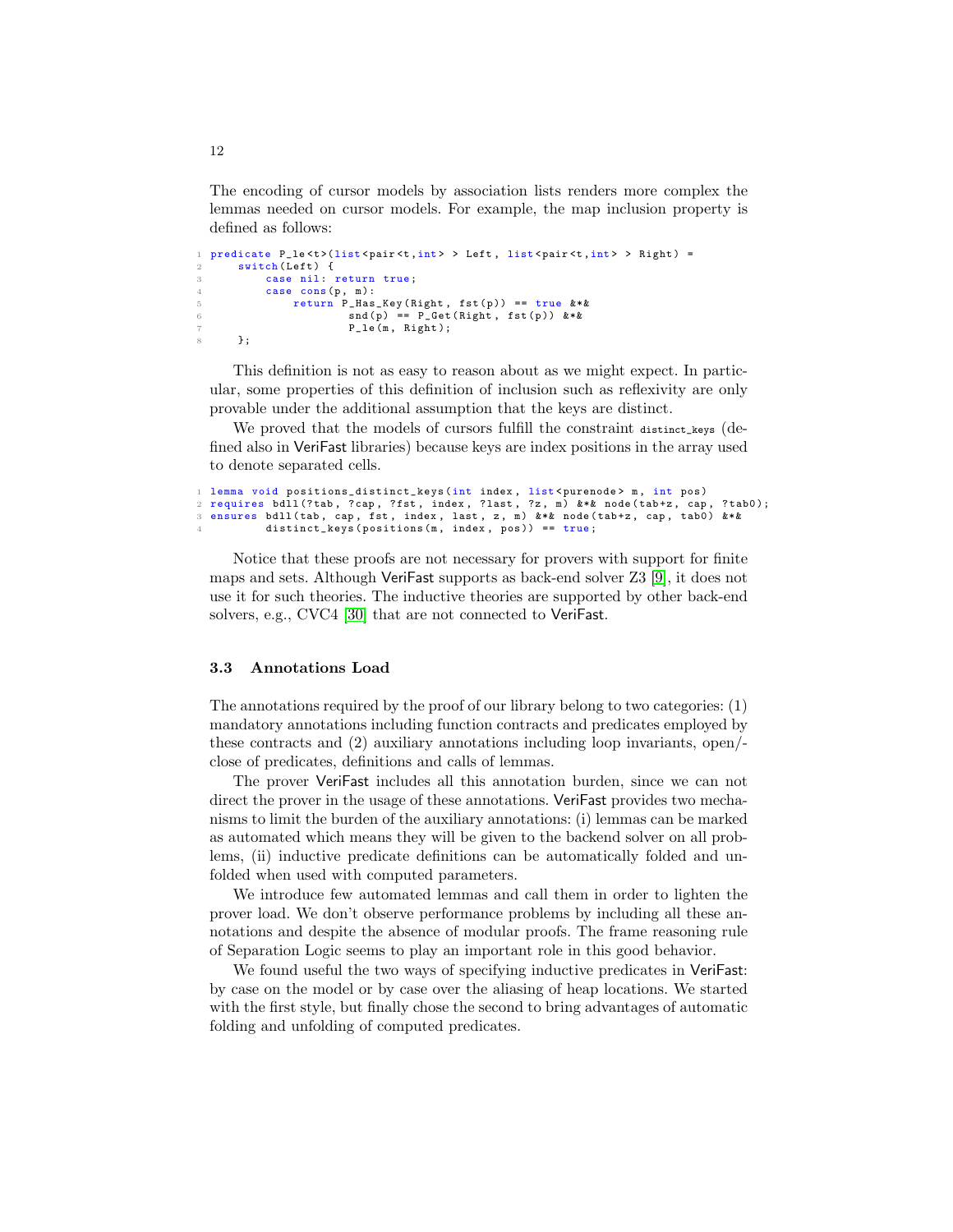#### 3.4 Challenges dealt

To resume, we faced the following challenges during the verification process:

- We considered a functional specification which is already in use in client code. Therefore, we can not adapt this specification to ease the verification. Instead, we propose a method based on a refined specification based on a precise model of the container that eases the verification and allows to obtain the initial specification with minimal cost.
- The specification we received is complete with respect to the model of containers and cursors. This requires to specify logic functions and predicates that are more complex than the usual ones.
- The code has been designed to obtain efficient container implementation and does not focus on verification. Therefore, the verification task has been more difficult compared with previous work verifying functional specification of container libraries [\[28,](#page-16-0)[39\]](#page-16-7) designed with verification in mind.
- Only specifications of contracts for public operations on the container were provided. We had to annotate the code and the internal operations. This implied an additional cost in annotations because some internal operations break the data structure invariants.
- Having in mind the extension of this verification effort to other bounded container libraries (for sets or maps), we propose reusable logic libraries and suggest some improvements for the auto-active verification tool in use.

## <span id="page-12-0"></span>4 Verification Results

Bugs found We did not find spectacular bugs in the code, which is normal for a library that has been used for years. We only detected a potential arithmetic overflow in the computation of the memory to be allocated and a potential memory shortage. The last problem is in fact dealt for the SPARK clients using tools that measure the memory allocated by the program.

Complete specifications We also fix some minor completeness problems with the original specifications. Our verification effort leads to a complete functional specifications for all operations, including non public operations.

Specification load We have coded. specified, and verified 27 functions out of the 39 provided by the container library including equality and emptiness tests, clear, assign and copy, getting and setting one element, manipulating the cursors, inserting and deleting at some cursor, finding an element before and after a cursor. Most of

<span id="page-12-1"></span>

|  | <b>Table 1.</b> Statistics on the proof |  |
|--|-----------------------------------------|--|
|--|-----------------------------------------|--|

| File        | $\#pred$ |        | $#fix$ - #lemma | lines      |     |
|-------------|----------|--------|-----------------|------------|-----|
|             |          | points |                 | annot code |     |
| vflist.gh   | 2        | 8      | 9               | 234        |     |
| vfseq.gh    | 14       | 10     | 34              | 482        |     |
| $v$ fmap.gh | 13       | 9      | 64              | 1251       |     |
| cfdlli.h    | 4        | 10     |                 | 407        | 36  |
| cfdlli.c    | 14       | 5      | 64              | 2684       | 506 |
| Total       | 47       | 42     | 171             | 5058       | 542 |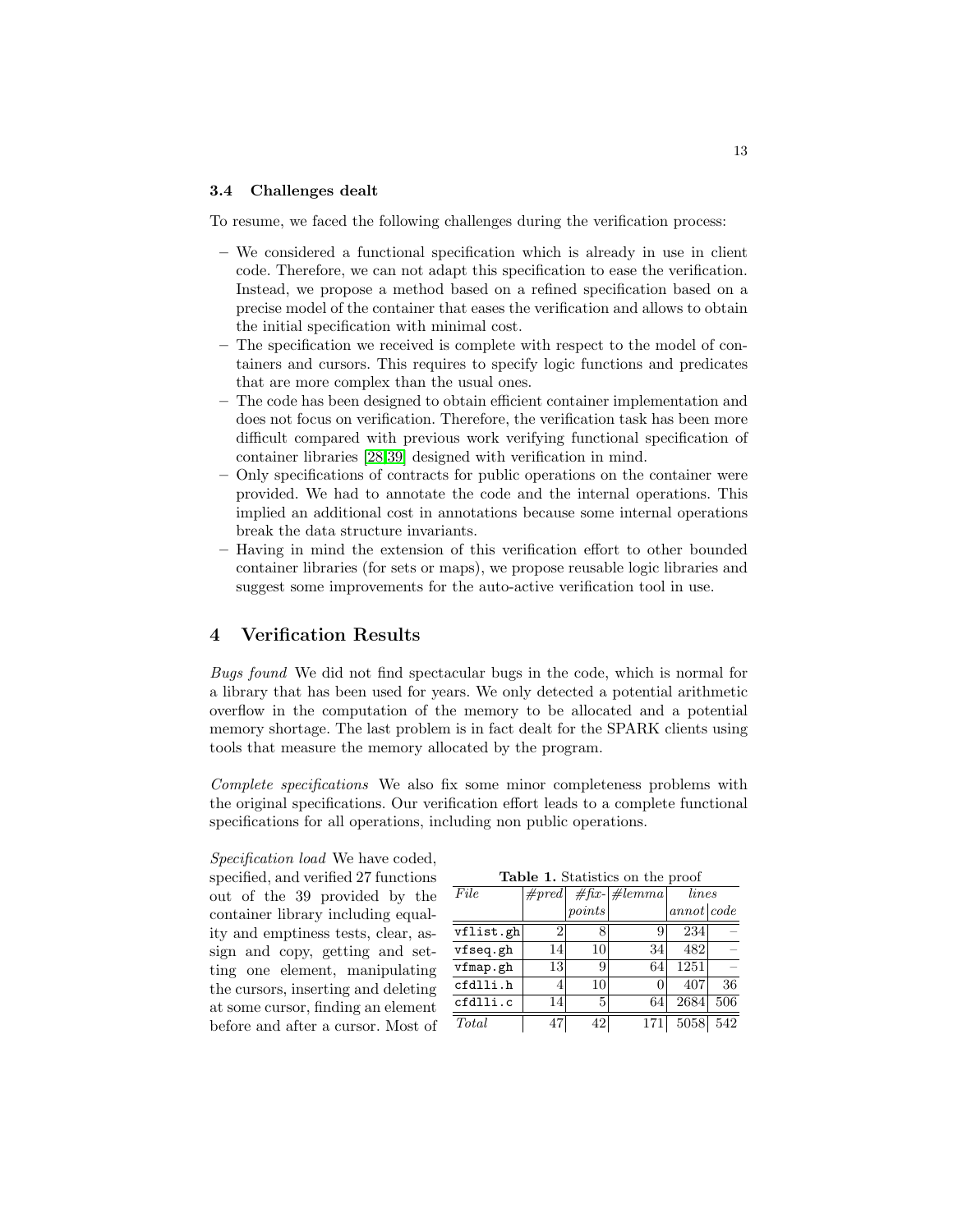the 12 remaining functions deal with sorting. The size of our development is given in Table [1.](#page-12-1) To obtain a specification close to the Ada 2012 one, we wrote two files of logic definitions for models (vfseq.gh and vfmap.gh) extending the VeriFast libraries. Additional fixpoint functions and lemmas required on VeriFast lists are written in file vflist.gh. The rate between source code and annotations is about 1 to 9. The required annotations (i.e., data structure invariant, pre/post conditions, and logic predicate and function used directly in them) represent a quarter of all annotations (including also loop invariants and lemmas). In Ada 2012 container, the rate between source code and contracts is already of about 1 to 3.

Verification performance We run VeriFast on a machine with 16GB RAM, Intel core i5, and 2.70 GHz, installed with Linux. The back-end solver of VeriFast was redux. The verification takes 1.3 seconds for the full container.

## <span id="page-13-0"></span>5 Related Work

The verification of individual data structures has received special attention. General safety properties (i.e., absence of out of array bounds accesses, null dereferences, division by zero, arithmetic overflow) may be verified automatically with low load of annotations using static analysis methods, e.g. [\[13](#page-15-6)[,19,](#page-15-7)[21,](#page-15-8)[17\]](#page-15-9). More complex properties like reachability of locations in the heap and shape of the data structures could also be proved with static analysis methods based on shape analysis, e.g., [\[32,](#page-16-8)[6,](#page-15-10)[4](#page-15-11)[,10\]](#page-15-12). These automatic techniques have been applied to linked lists coded in arrays [\[34\]](#page-16-9). These methods concern limited properties and may be used in the early stages of the library development to infer internal invariant properties. Extension of fully automatic techniques to cover functional specification abstractions like sets or bags are based either on shape analysis, e.g., [\[7,](#page-15-13)[14\]](#page-15-14) or on logic fragments supported by SMT decision procedures [\[18,](#page-15-15)[16,](#page-15-16)[37,](#page-16-10)[38\]](#page-16-11). These functional specifications capture essential mathematical properties of the data structure but do not deal with properties of iterators over them.

At the opposite end of the spectrum of verification techniques, interactive provers have been used to obtain detailed specifications about data structures based on powerful theories, e.g., [\[8,](#page-15-17)[23,](#page-15-18)[29\]](#page-16-12), but they require expertise and great amount of proof scripting.

At the intermediate level of automation, functional verification tools have been used to tackle the verification of specific data structures (e.g., Dafny [\[33\]](#page-16-13), GRASShoper [\[26\]](#page-16-14), VeriFast [\[15\]](#page-15-4), or Why3 [\[36\]](#page-16-15)) but we are not aware of any experiment on bounded lists.

The full functional correctness of container libraries has been considered in [\[39](#page-16-7)[,28\]](#page-16-0). They consider complex data structures in imperative and object oriented languages that require to verify special properties and may benefit from modular verification thanks to inheritance. In both cited works, a special effort has been deployed to improve the prover to call solvers for different theories or to generate verification conditions that may be dealt with efficiently. This efforts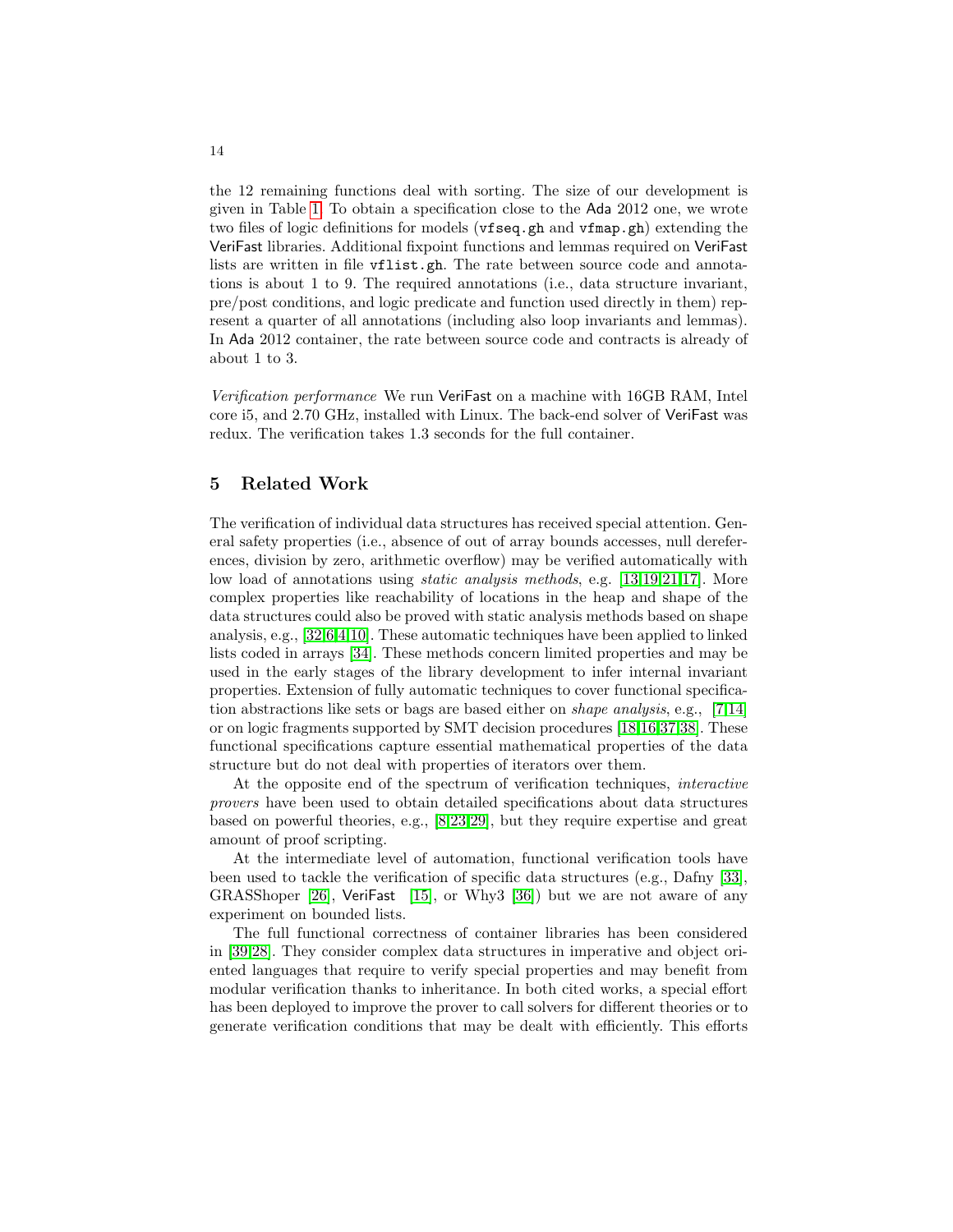lead to a low annotation overhead, especially in [\[28\]](#page-16-0). We use an on-the-shelf auto-active verification tool but improve its performances by employing a refinement method which leads to more automation but a more important annotation overhead. None of these works consider the container of bounded list.

## 6 Conclusion

We apply auto-active verification provided by the VeriFast tool to prove the functional specifications of the bounded doubly linked list container. The implementation we consider is in C, but it mimics the GNAT library [\[12\]](#page-15-1), which is used in SPARK client programs. The functional specification is model-based and uses sequence and map mathematical models in a specific way to model the content of the list and its valid cursors. Our main contributions are (i) the improvement of the logic libraries of VeriFast to deal with such specific models and (ii) the use of a refinement based methodology to ease the proof automation.

This case study provides a motivation for the development of inductive solvers and their connection with auto-active provers like VeriFast. This experiment is another demonstration of the known fact (see [\[28\]](#page-16-0)) that proving functional specifications of real world containers is more difficult than proving functional specification of data structures. The support for automation of these proofs is of an utmost importance to scale the verification to a full library of containers.

#### Data Availability Statement and Acknowledgements

The annotated code of the library and the sources used by its proof are available in the figshare repository [\[5\]](#page-15-19). The file-set also includes the distribution of the VeriFast tool running in the virtual machine provided at [https://doi.org/10.](https://doi.org/10.6084/m9.figshare.5896615) [6084/m9.figshare.5896615](https://doi.org/10.6084/m9.figshare.5896615).

This work has been supported by the French national research organization ANR (grant ANR-14-CE28-0018). We thank Claire Dross and Yannick Moy from AdaCore for guiding us through the Ada standard library and for supplying the latest version of its specification. We thank Samantha Dihn for the first C version of the Ada containers.

#### References

- <span id="page-14-0"></span>1. Ada Europe. Ada Reference Manual - Language and Standard Libraries, Chapter A.18.3 The Generic Package Containers.Doubly\_Linked\_Lists Norm ISO/IEC 8652:2012(E), 2012. Available online at [http://www.adaic.org/resources/add\\_](http://www.adaic.org/resources/add_content/standards/12rm/html/RM-TTL.html) [content/standards/12rm/html/RM-TTL.html](http://www.adaic.org/resources/add_content/standards/12rm/html/RM-TTL.html).
- <span id="page-14-1"></span>2. AdaCore. SPARK verification gallery. Available at [https://github.com/AdaCore/](https://github.com/AdaCore/spark2014/tree/master/testsuite/gnatprove/tests) [spark2014/tree/master/testsuite/gnatprove/tests](https://github.com/AdaCore/spark2014/tree/master/testsuite/gnatprove/tests).
- <span id="page-14-2"></span>3. P. Baudin, J. C. Filliâtre, T. Hubert, C. Marché, B. Monate, Y. Moy, and V. Prevosto. ACSL: ANSI C Specification Language (preliminary design V1.2), preliminary edition, May 2008.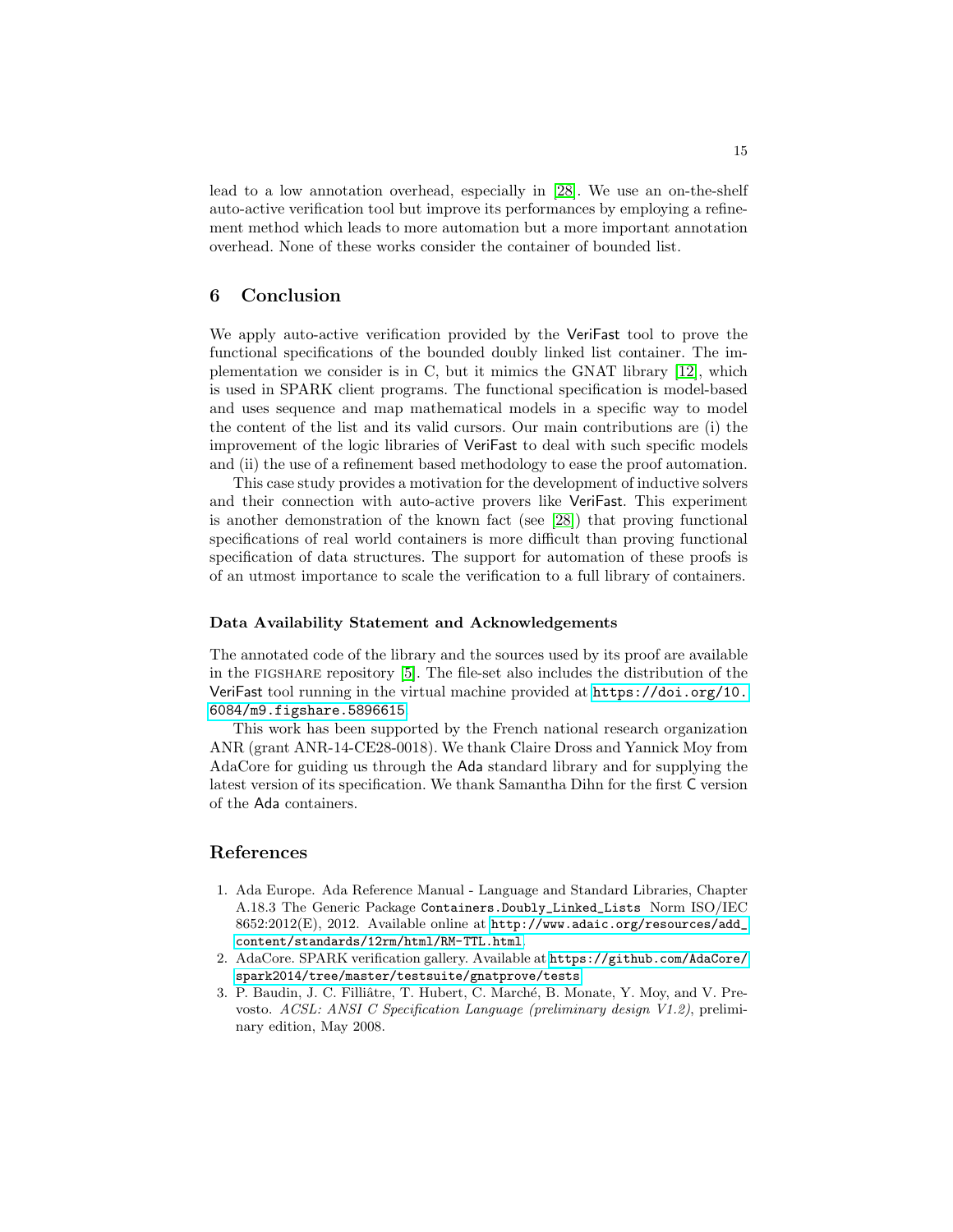- <span id="page-15-11"></span>4. C. Calcagno, D. Distefano, P. W. O'Hearn, and H. Yang. Compositional shape analysis by means of bi-abduction. J.  $ACM$ ,  $58(6):26:1-26:66$ , Dec. 2011.
- <span id="page-15-19"></span>5. R. Cauderlier and M. Sighireanu. Files and binaries for the experimental results of TACAS 2018 paper: "A Verified Implementation of the Bounded List Container". figshare. <https://doi.org/10.6084/m9.figshare.5919145>, 2018.
- <span id="page-15-10"></span>6. B. E. Chang and X. Rival. Relational inductive shape analysis. In Proceedings of POPL, pages 247–260. ACM, 2008.
- <span id="page-15-13"></span>7. W.-N. Chin, C. David, H. H. Nguyen, and S. Qin. Automated verification of shape, size and bag properties via user-defined predicates in separation logic. Science of Computer Programming,  $77(9)$ :1006 – 1036, 2012. The Programming Languages track at the 24th ACM Symposium on Applied Computing (SAC'09).
- <span id="page-15-17"></span>8. A. Chlipala, J. G. Malecha, G. Morrisett, A. Shinnar, and R. Wisnesky. Effective interactive proofs for higher-order imperative programs. In Proceeding of ICFP, pages 79–90. ACM, 2009.
- <span id="page-15-5"></span>9. L. M. de Moura and N. Bjørner. Z3: an efficient SMT solver. In C. R. Ramakrishnan and J. Rehof, editors, Proceedigns of TACAS, volume 4963 of LNCS, pages 337– 340. Springer, 2008.
- <span id="page-15-12"></span>10. C. Dragoi, C. Enea, and M. Sighireanu. Local shape analysis for overlaid data structures. In Proceedings of SAS, volume 7935 of LNCS, pages 150–171. Springer, 2013.
- <span id="page-15-0"></span>11. C. Dross, J. Filliâtre, and Y. Moy. Correct code containing containers. In Proceedings of TAP, volume 6706 of LNCS, pages 102–118. Springer, 2011.
- <span id="page-15-1"></span>12. GNU Fundation. GNAT library components in gcc 7.1. Available at [https://sourceware.org/svn/gcc/tags/gcc\\_7\\_1\\_0\\_release/gcc/ada/](https://sourceware.org/svn/gcc/tags/gcc_7_1_0_release/gcc/ada/) files a-cfdlli.ad\*.
- <span id="page-15-6"></span>13. N. Halbwachs and M. Péron. Discovering properties about arrays in simple programs. In Proceedings of PLDI, pages 339–348. ACM, 2008.
- <span id="page-15-14"></span>14. S. Itzhaky, N. Bjørner, T. Reps, M. Sagiv, and A. Thakur. Property-Directed Shape Analysis, pages 35–51. Springer, Cham, 2014.
- <span id="page-15-4"></span>15. B. Jacobs, J. Smans, and F. Piessens. A quick tour of the VeriFast program verifier. In Proceedings of APLAS, volume 6461 of LNCS, pages 304–311. Springer, 2010.
- <span id="page-15-16"></span>16. S. Jacobs and V. Kuncak. Towards Complete Reasoning about Axiomatic Specifications, pages 278–293. Springer, Berlin, Heidelberg, 2011.
- <span id="page-15-9"></span>17. F. Kirchner, N. Kosmatov, V. Prevosto, J. Signoles, and B. Yakobowski. Frama-C: A software analysis perspective. FAC, 27(3):573–609, 2015.
- <span id="page-15-15"></span>18. V. Kuncak, R. Piskac, P. Suter, and T. Wies. Building a Calculus of Data Structures, pages 26–44. Springer, Berlin, Heidelberg, 2010.
- <span id="page-15-7"></span>19. V. Laviron and F. Logozzo. Subpolyhedra: a family of numerical abstract domains for the (more) scalable inference of linear inequalities. STTT, 13(6):585–601, Nov 2011.
- <span id="page-15-3"></span>20. K. R. M. Leino and M. Moskal. Usable auto-active verification. Available at <fm.csl.sri.com>, 2010.
- <span id="page-15-8"></span>21. J. Liu and X. Rival. Abstraction of arrays based on non contiguous partitions. In Proceedings of VMCAI, volume 8931 of LNCS, pages 282–299. Springer, 2015.
- <span id="page-15-2"></span>22. J. W. McCormick and P. C. Chapin. Building High Integrity Applications with SPARK. Cambridge University Press, 2015.
- <span id="page-15-18"></span>23. A. Nanevski, G. Morrisett, A. Shinnar, P. Govereau, and L. Birkedal. Ynot: dependent types for imperative programs. In Proceeding of ICFP, pages 229–240. ACM, 2008.